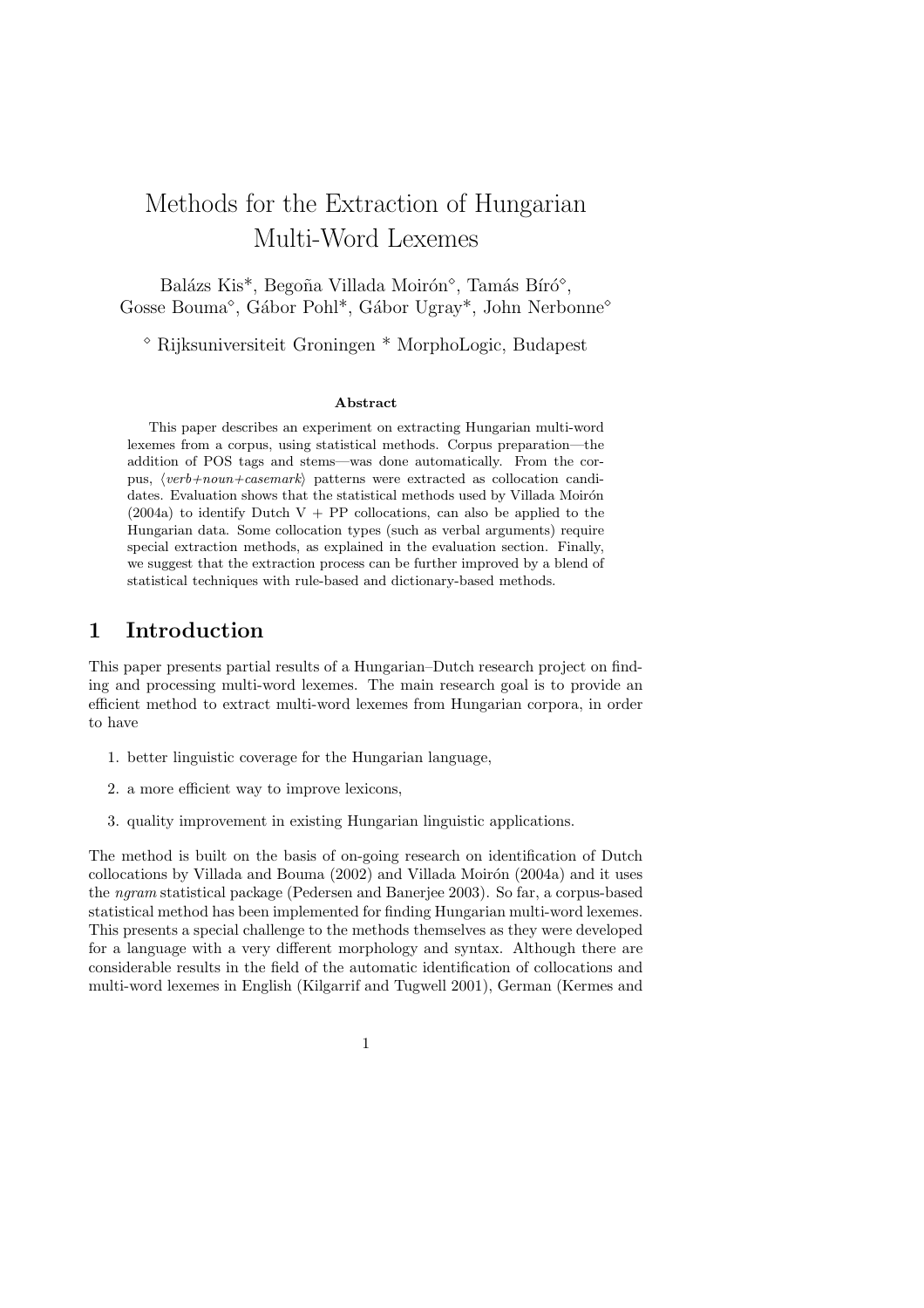Heid 2003), Dutch, etc., no previous research has been carried out for Hungarian at this level of complexity.

After providing our working definition of multi-word lexemes, we describe the tools and the statistical method used for multi-word lexeme extraction in section 2. Section 3 reports on our evaluation results and discusses a few observations. Finally, section 4 proposes improvements and further research, while we summarize our conclusions in section 5.

### 1.1 The working definition of multi-word lexemes

Multi-word lexemes (MWLs) are potentially a very broad concept. For a unified and coherent definition, we may start from the definition of a lexeme itself:

"A lexeme is the basic abstract unit of the lexicon  $(\,\ldots\,)$ " (Routledge Dictionary of Language and Linguistics 1996).

This definition does not make assumptions about the actual wording of a lexeme, i.e. it can be either a single-word or a multi-word expression. Multi-word lexemes become a problem with natural language processing because single-word units have clear boundaries in electronic text, while multi-word ones have not.

A concept represented by a lexeme in different languages can be broken up into words in different ways. In European languages, isolation (English and Romance languages in some cases) and extreme compounding (Dutch, German, Hungarian etc.) also exist. Example (1) is taken from technical terminology.

| (1) | direction assistée | (French)    |
|-----|--------------------|-------------|
|     | stuurbekrachtiging | (Dutch)     |
|     | szervokormány      | (Hungarian) |
|     | power steering     | (English)   |

The above definition of a lexeme as a 'basic unit' may seem vague; we could also use some more specific synonyms here: a lexeme is not necessarily a *minimal unit* of language, neither semantically, nor in terms of syntax. It is more appropriate to label them as *integral units*, which are not required to be *atomic* units at the same time. A lexicographer has an internalized notion of a lexeme when he chooses an expression to be included in a dictionary as a headword. In several cases, dictionary headwords are not atomic units (in terms of morphology and syntax), but they are considered as integral semantic units.

Since our goal is to apply computational tools to detect multi-word lexemes in running texts, we need a working definition specifying clear features of MWLs that can be used directly in the computational model.

Given the theoretical definition, we are looking for pieces of text forming a single semantic unit. Computational modelling of semantics is relatively difficult. Therefore, we may wish to identify more specific features of MWLs.

One such feature is (semantic) non-compositionality where the distinct sense of a lexical unit within a multiword lexeme cannot be separated, i.e. the meaning of the unit is different from the combination of the meaning of the parts. This type of non-compositionality is difficult to model—because it still requires semantics—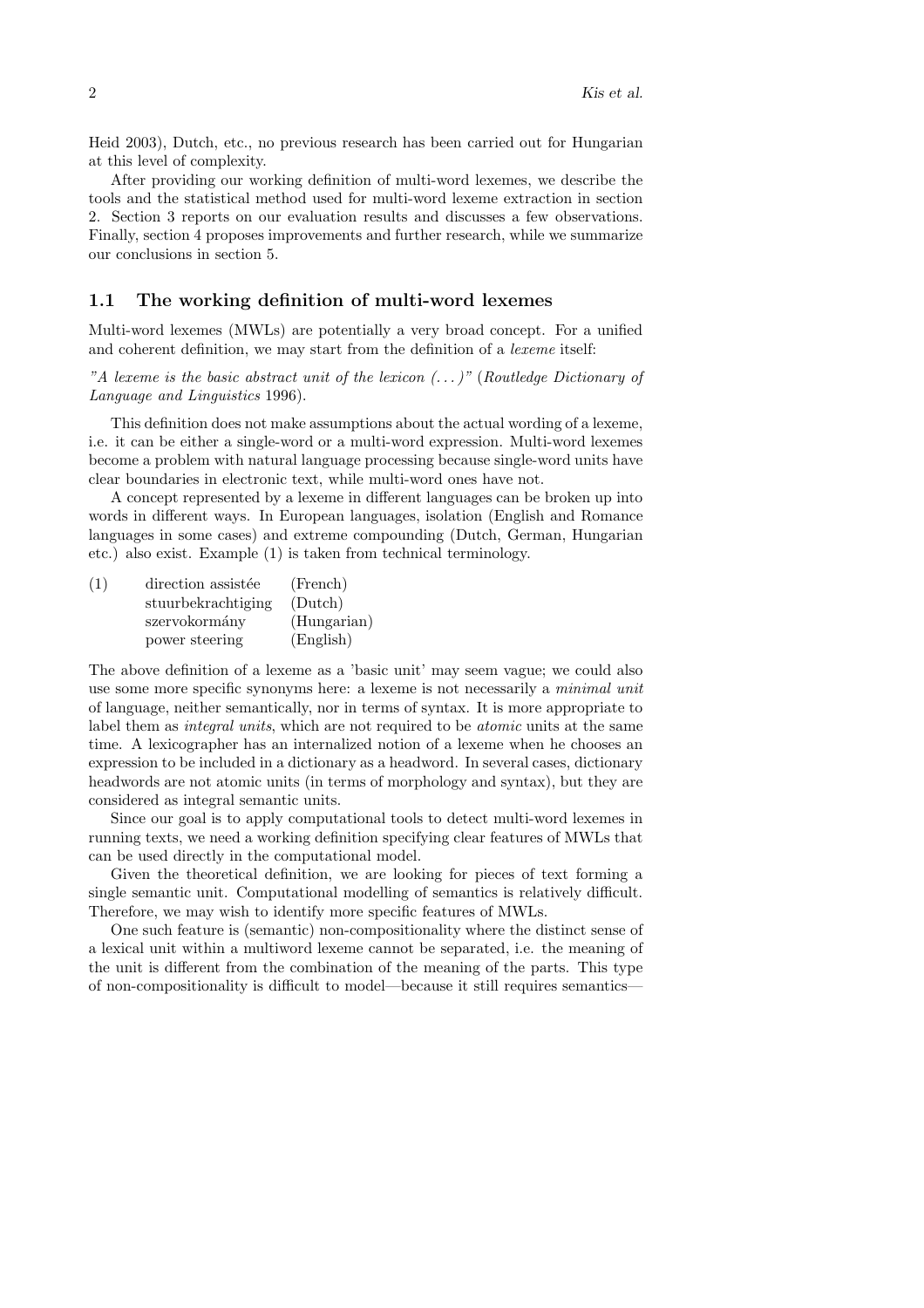and several multi-word lexemes do not even display this feature. If we accept that a MWL might have a non-atomic meaning too (when the MWL is a lexical, morphosyntactic or syntactic compound, having a composite meaning, but referring to one specific thing, like in the case of 'power steering'), there remains one clear feature that an MWL can display, namely, fixedness (Moon 1998).

A fixed expression—chosen as a model for MWLs—is a collocation displaying syntactic irregularity and/or semantic non-compositionality. Let us emphasize that these characteristics—used as working criteria for differentiating between multiword lexemes and ordinary collocations—do not imply syntactic non-variability, i.e. the definition still allows for internal modification of the same collocation. Here, we consider collocations as two or more co-occurring unigrams, without any assumptions about their dependence or independence. Let us also note that MWLs form only a subset of fixed expressions because there are fixed expressions such as proverbs and idioms that do not fulfil the original criterion of being a single semantic unit.

Co-occurrence and syntactic irregularity are surface characteristics relatively well recognizable by formal methods. Our hypothesis is that implementing these in a computational model provides for accurate approximation of the 'ideal' set of multiword lexemes. Within the scope of our experiment, the working model assumes that parts—component unigrams—of multi-word lexemes (e.g. 'take into account') combine with a better-than-chance frequency, i.e. it is more probable for them to occur together than we would expect on the basis of their individual frequencies.

By our working definition, the necessary but not always sufficient defining criteria of an MWL is some degree of lexical fixedness; syntactic variability is allowed. However, for some purposes, we still need to look for semantic non-compositionality:

- 1. In machine translation, we have to determine if a source-language expression may be translated as a combination – or different wording must be used.
- 2. In computational terminology, we have to determine if a given expression belongs to the semantic domain in question.

In section 4.3, where we relate our work to the results of other researchers, aspects of computational terminology are emphasized to a great extent. Although terminology is a somewhat narrower concept than multi-word lexemes, published methods of terminology extraction and enrichment are very similar to those described here.

### 1.2 Cross-language and cross-platform investigation

The resource preparation process is not part of the ngram package. Therefore, new dataset extraction procedures were required to provide suitable input. To this end, we have developed a new collocation candidate extraction package primarily for use with Hungarian texts, so that we can compare our results to those in other languages (Kis, Villada, Bouma, Bíró, Nerbonne, Ugray and Pohl 2004).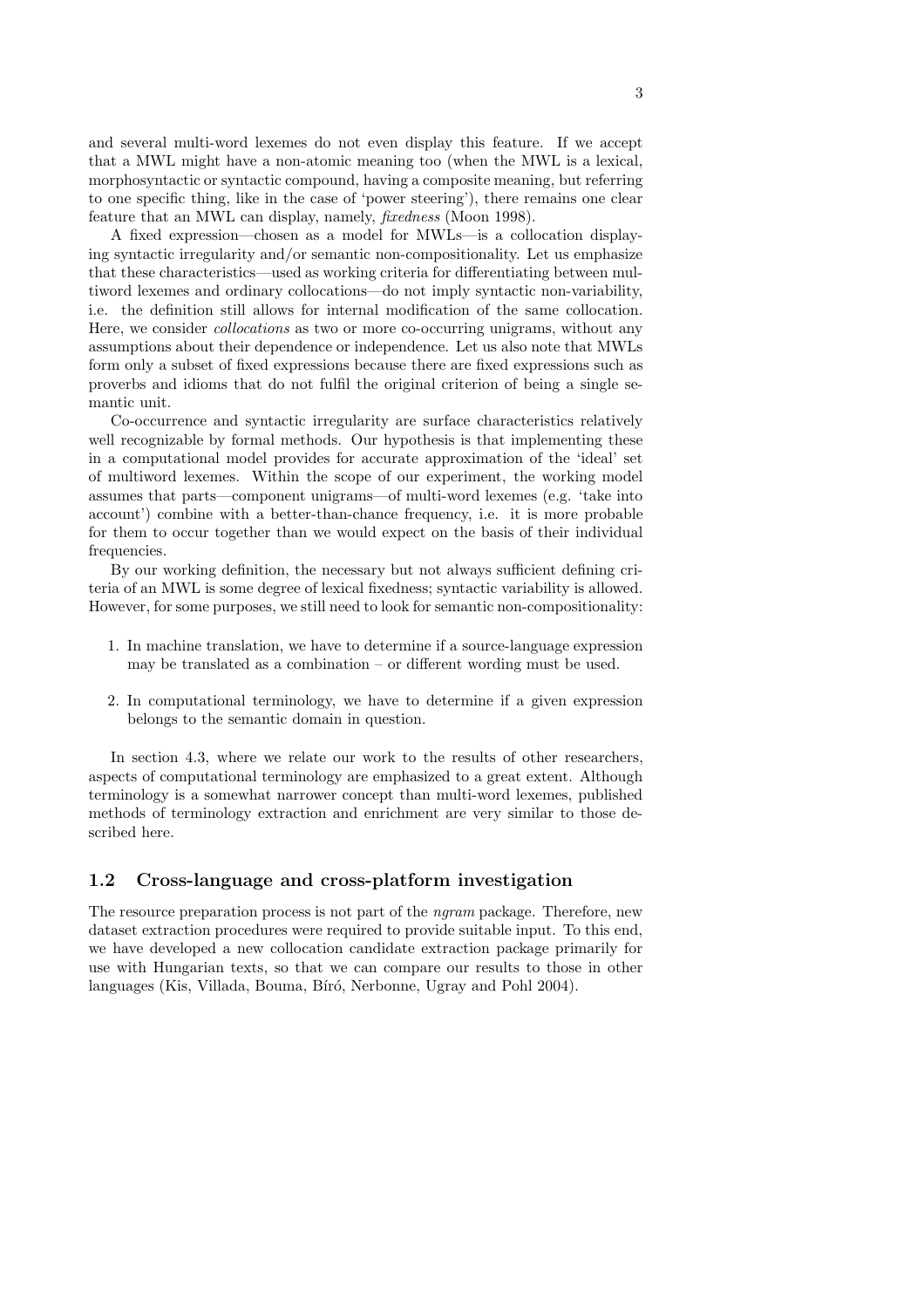This step was taken on the basis of the assumption that a computational method is proved stronger if it may be transferred to other languages and/or computational platforms and remains successful, i.e. continues to produce useful results.

# 2 Statistical investigation of Hungarian collocations

The extraction process for the Hungarian collocations has been designed to provide results compatible with those achieved earlier by Villada Moirón (2004b) and Villada Moirón (2004a). This applies both to the types of collocations extracted, and the way the intermediate results are formatted.

### 2.1 Extraction tools

Collocation candidates are identified using a Hungarian parser named HumorESK.<sup>1</sup> This parser is capable of identifying named entities, NPs, VPs, and most sentence structures, and it provides a fairly deep parse. This package provides for intelligent collocation searching as one is able to specify the types of the components of the collocations and a window size in terms of terminal symbols, within which the cooccurrence must appear. With this system, a terminal symbol is either a word or a punctuation mark (with the exception of periods at the end of abbreviations or decimal points—in Hungarian, commas—within numbers).

Parsing accuracy of the HumorESK parser is currently being measured. As of now, we have estimates that indicate a 70 to 98 percent recall in finding NP heads depending on the type of the text parsed. Precision is difficult to estimate because on the one hand, the parser identifies all partial NPs, on the other hand, it performs a heuristic filtering by applying highest-level NP rules looking for a longest-match. This causes occasional problems with detecting NP boundaries. These are partially corrected by applying higher level parsing, thus some of these problematic parses are discarded. In Hungarian, the detection of NP boundaries is closely related to finding the NP head because the head is almost always the last word in the NP.

Within the project, we are using the  $ngram$  program,<sup>2</sup> developed entirely in Perl by Pedersen and Banerjee (2003). The ngram package was only used to apply the statistical tests and rank the ngrams (expressions) in datasets. The dataset is a collection of candidate ngrams, their observed frequency in the  $\langle verb + noun$  $+$  casemark) event space, as well as the frequency of its component unigrams and partial bigrams. This very same scheme is used by Villada Moirón (2004a).

<sup>&</sup>lt;sup>1</sup>The name stands for High-Speed Unification-based Morphology Enriched by Syntactic Knowledge (Prószéky 1996), which indicates that it is a bottom-up parser based on lookups of finite syntactic patterns in a lexicon. In the earlier versions, the entire grammar used to be 'finitized' into a single lexicon by means of RTNs, and thus its operation was very similar to that of HuMor, MorphoLogic's morphological analyzer.

<sup>2</sup>Formerly known as NSP (Ngram Statistics Package), ngram is a SourceForge project available at http://sourceforge.net/projects/ngram.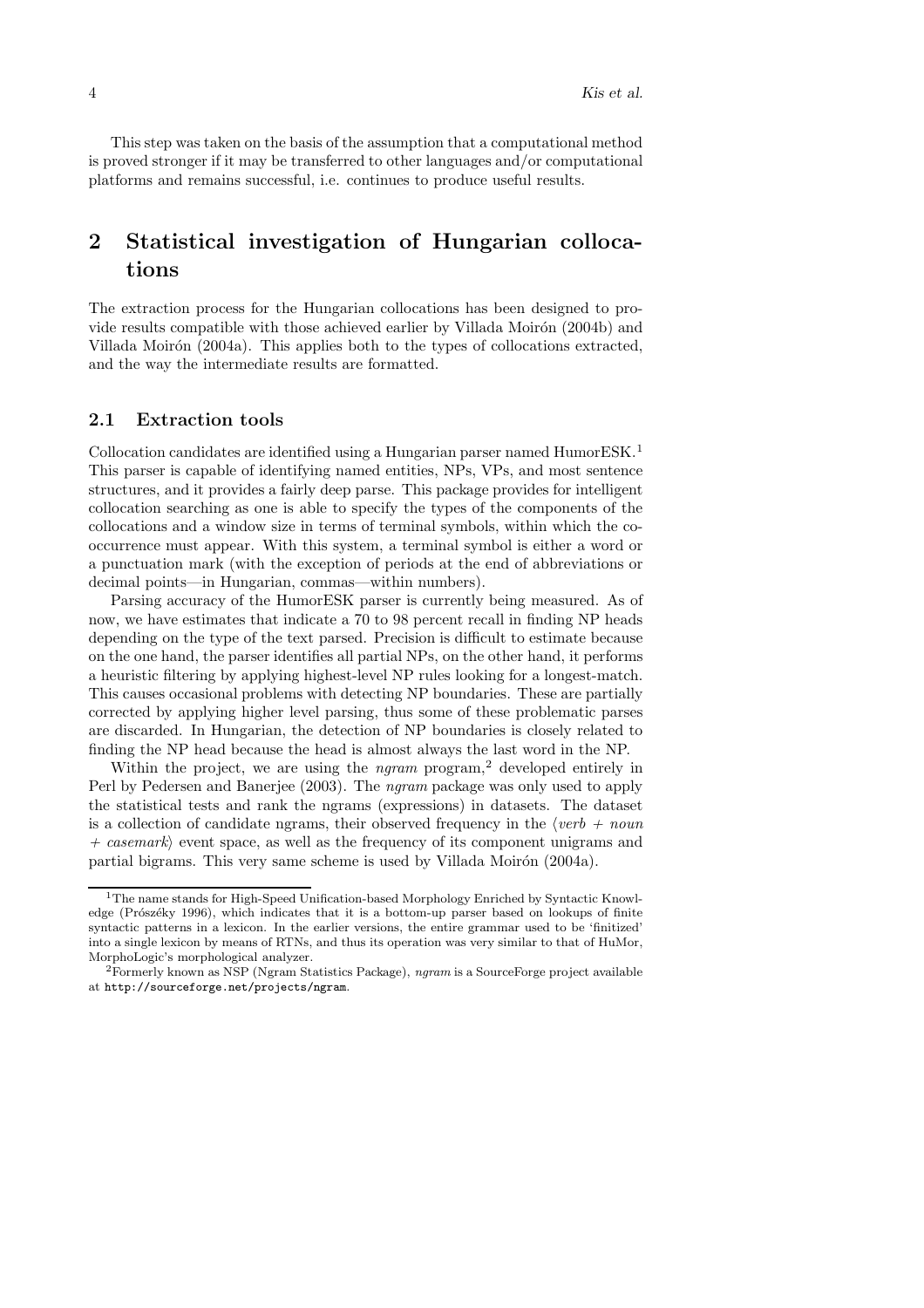### 2.2 The corpus

On site, we had the recently compiled SZAK Corpus (Kis and Kis 2003) available, an English-Hungarian parallel corpus of technical texts. The SZAK Corpus has been compiled by a publishing company who have now been purposefully working on a corpus of publications. The corpus consists of a monolingual subcorpus of original Hungarian works in the field of computing, with a size of approx. 500,000 words, and a bilingual parallel corpus of translated works in computing, with approx. one million words per language.<sup>3</sup> The main goal of the corpus is to facilitate research on terminology and translation studies, with text structures taken into consideration. This corpus did not have morphosyntactic annotation at the time.

During the present experiment, we used the Hungarian components of the corpus (the monolingual part and the Hungarian texts from the bi-lingual subcorpus) for the statistical tests. The Hungarian subcorpus contains approximately 1.5 million words altogether. A corpus of this size is suitable for seeking the most frequent multi-word lexemes. It is too small to be used to detect infrequent combinations.

### 2.3 Types of collocations extracted

In the experiment, we investigated  $\langle verb + noun + casemark \rangle$  patterns as candidates, where the noun is in fact the head of an NP which has the casemark attached as a suffix. This structure has been selected in order to provide results that are to some extent comparable or compatible with those acquired by Villada (ms). We wished to find a Hungarian construction that most closely corresponds to  $\sqrt{\text{verb}}$  + PP) collocations studied earlier in the Dutch experiment.

In Hungarian, the role of prepositions is fulfilled by a case suffix at the end of an NP's head, which is almost always at the end of the NP itself:

 $(2)$  Az utca vég-é-n The street end-POSSESSED-SUPERESSIVE 'At the end of the street'

The typological difference between Hungarian and Dutch makes therefore the experiment especially interesting. The Hungarian morphological analyzer separates the case suffix from the lemma, then the parser classifies the case itself based on the surface form of the suffix.

Note that Hungarian also has postpositions, but they express more unusual grammatical relations than the approximately twenty cases. Therefore, their role in Hungarian is significantly smaller than the role of prepositions in English or Dutch. This is why we have ignored them in our experiment.

<sup>3</sup>The texts are copyrighted, but the copyright proprietors have granted us the right to use them for research purposes, provided that the texts will not be re-published in their entirety. The corpus includes the full text of all electronically available publications on the backlist of the publisher, resulting in the corpus size mentioned above.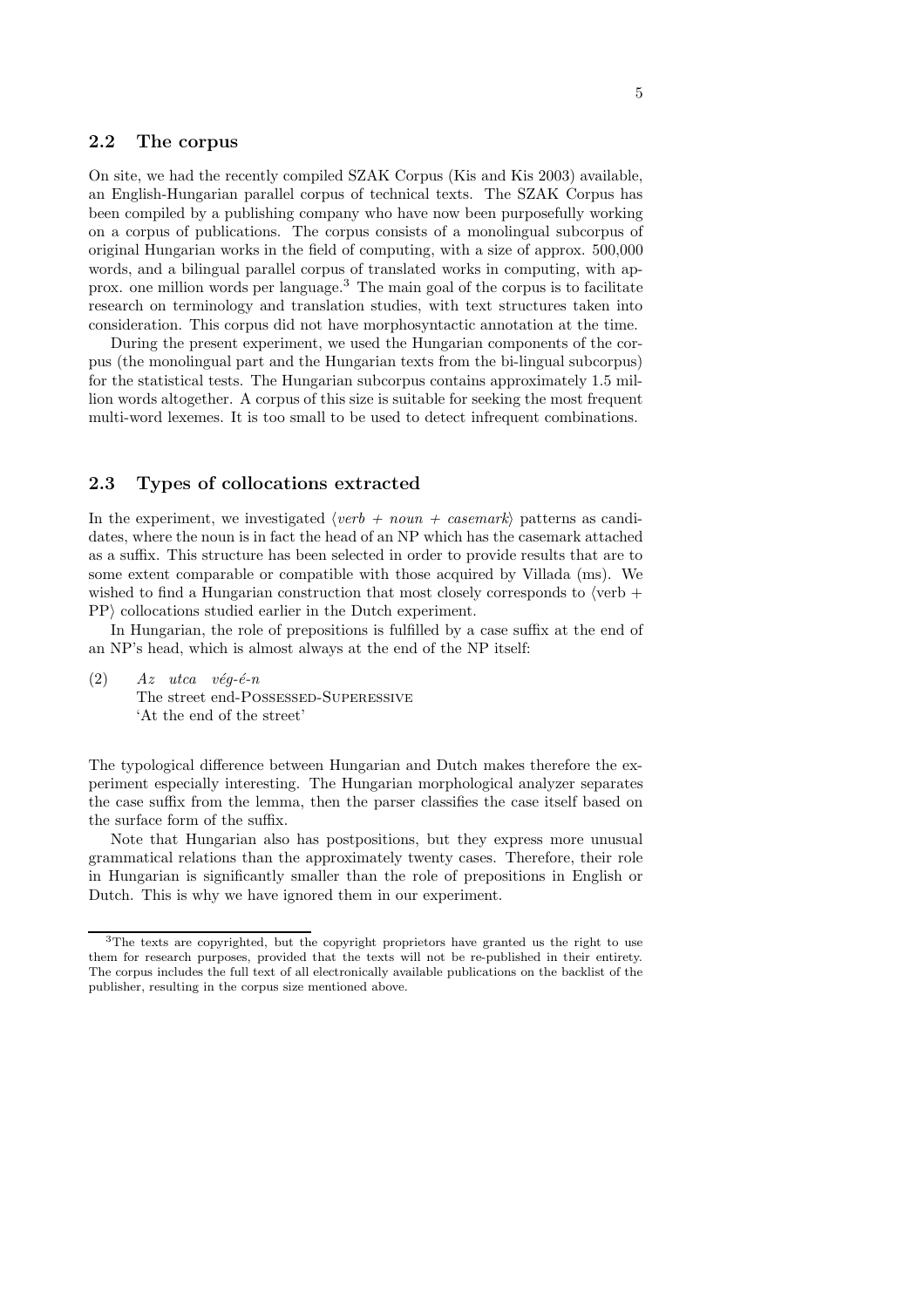#### 2.4 The extraction method

Based on the HumorESK parser described in section 2.1, a special candidate extractor was written that takes a single meta-rule as the description of the collocation we are looking for:

#### VX!(lex),NP-FULL!(lex,case):5

Using this metarule, the extractor program will extract trigrams consisting of

- the lemma of a verb,
- the lemma of the head of an NP, and
- $\bullet$  the casemark of (the head of) the same NP,<sup>4</sup>

where the verb and the NP occur within a window of 5 terminal symbols. This window is far smaller than the one used by Villada (ms.). It was intentionally chosen – after some empirical experiments – in order to limit the otherwise significant level of noise (i.e. irrelevant co-occurrences of verbs and noun phrases), introduced partly by the lack of disambiguated POS tagging.

In addition to the surface and lexical forms, the program is capable of extracting any feature of a node in the parse tree. The need for this is obvious if we aim at extracting Hungarian entities corresponding to prepositions—that are in fact the types of case marks attached to nouns.

Without disambiguated POS tagging, morphological analysis and parsing is run in a single process. Although parsing is rather deep and the nature of both the parser and the grammar allow for rules (patterns) overriding other rules, some parsing errors can still occur due to morphological misclassification.

Most of these errors are quite obvious and directly related to the types of errors the morphological analyzer is most prone to. We have reviewed a number of morphological misclassifications, and developed a filtering mechanism which discards some of the collocation candidates. This filtering program uses metarules similar to those of the extractor. These rules are entirely heuristic and are based on morphological ambiguities where the less probable interpretation (e.g. a noun instead of a number) might have been used to build an NP, a VX, or any other node in the parse tree.

This post-filtering mechanism is in place only to limit the misclassification noise in the system, and is inactive when a Hungarian POS tagger is present.

### 2.5 Statistical measures applied

When selecting statistical functions to apply to our data sets, we have relied on the evaluation of the Dutch experiments (Villada, ms). We have disregarded those functions that the Dutch evaluation found less precise, and we selected two that

<sup>4</sup>We cannot really talk about heads in HumorESK as it does not use a head-driven grammar. However, it specifies explicit feature inheritance: if the grammar has been written accordingly, one can treat the 'lex' feature of an NP node as the 'lex' of its head.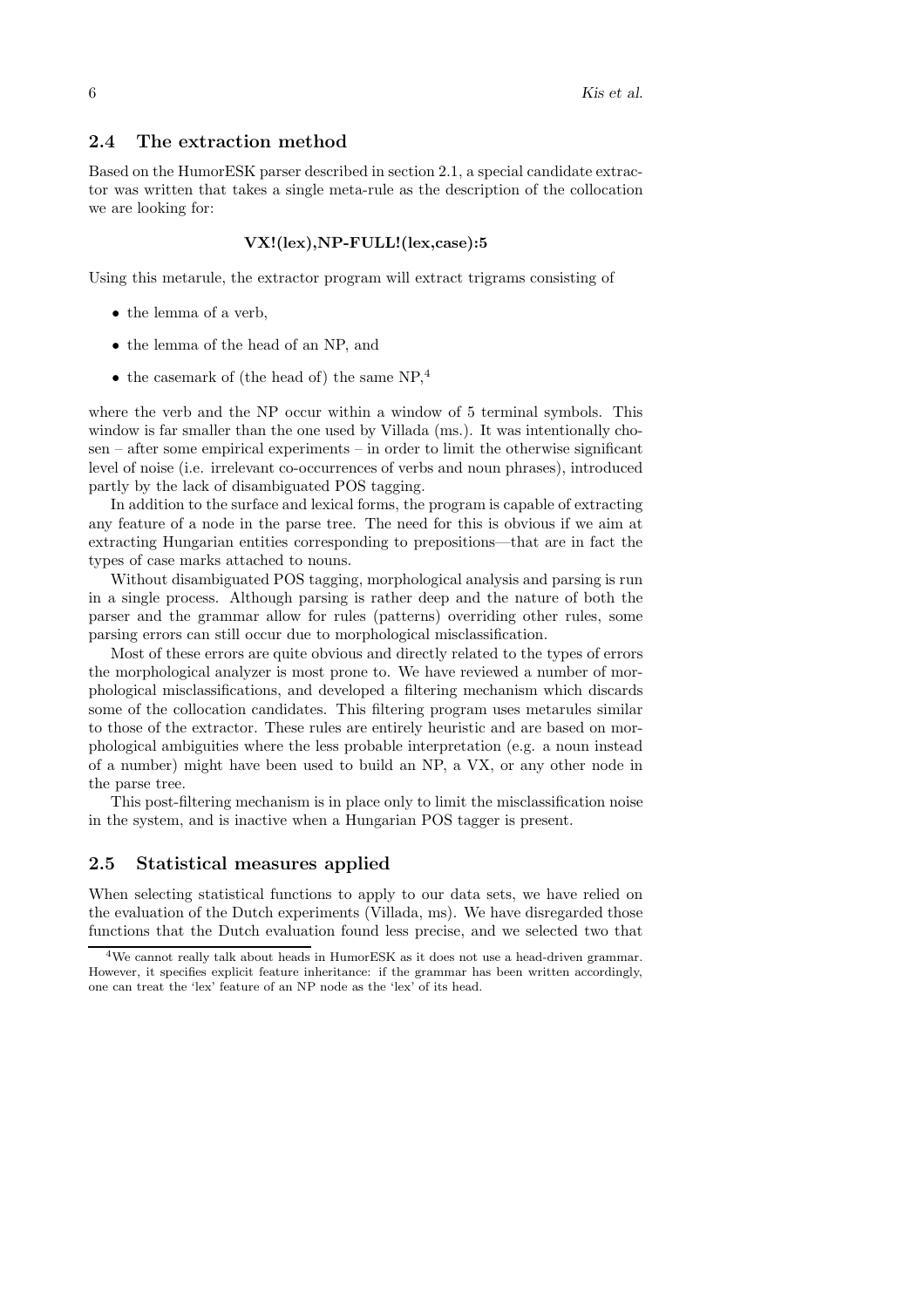provided the best precision with the best recall. These two functions were log likelihood (Dunning 1993) and salience (Kilgarrif and Tugwell 2001). Both measures assess the components of an ngram occurring together against each component occurring independently.

The log likelihood score of a bigram is the ratio between two likelihoods: (i) the likelihood of seeing one component of a collocation given that another is present, and (ii) the likelihood of seeing the same component of a collocation in the absence of the other. When the ratio is large, we have evidence of statistical dependence. To compute the log likelihood ratio, we use a simpler formula, namely, the log likelihood chi-square ratio  $G^2$  (see Agresti (2002)). For a bigram  $(w_i, w_j)$ ,  $G^2$  adds up the product of the observed bigram frequency  $O_{ij}$  and the logarithm result of dividing the observed frequency  $O_{ij}$  by the expected bigram frequency  $E_{ij}$ :

$$
G^2 = 2 \sum_{i,j} O_{ij} \log_2 \frac{O_{ij}}{E_{ij}}
$$

The salience measure is an adjustment to the mutual information test. Mutual information  $(I(w_i, w_j))$  compares the probability of seeing the unigrams in an ngram together to the probability of the independent occurrence of each. The salience adjustment multiplies the mutual information score by the logarithm of the ngram's observed frequency, thus it promotes the frequent ngrams to the top ranks. Kilgarrif and Tugwell (2001) calculate it as follows:

$$
Sal(w_i, w_j) = I(w_i, w_j) \log_2 O_{ij} = \log_2 \frac{P(w_i, w_j)}{P(w_i)P(w_j)} \log_2 O_{ij}
$$

The two statistics are designed to assess the dependence between two random variables (two unigrams). Because our candidate expressions are  $\langle verb, noun,$  $casemark$ ) trigrams, we decided to represent each candidate trigram by two bigrams:  $\langle$  verb, noun casemark $\rangle$  and  $\langle$  verb noun, casemark $\rangle$ . Bearing this in mind, we first compute both statistics for each bigram. Bigrams are ranked according to the statistic so that, candidate bigrams which were assigned a large score will get a higher rank than bigrams assigned a small score. In a next step, the ranks of each partial bigram are added up. We order the candidate trigrams according to the resulting rank. The trigrams with the highest ranks are those whose association measure score was higher overall.

### 3 Evaluation

We have evaluated the results of ranking the candidates in detail. We looked at the results from both the log likelihood and the salience functions. Because this was the very first experiment with this procedure and these texts, we had no handtagged data to compare the results to. Thus we decided to manually check those candidates ranked among the first 100 either by the log likelihood or the salience functions.

Manual checking was performed by 3 independent human judges assigning binary scores: a candidate was assigned '0' if it was not a multi-word lexeme recog-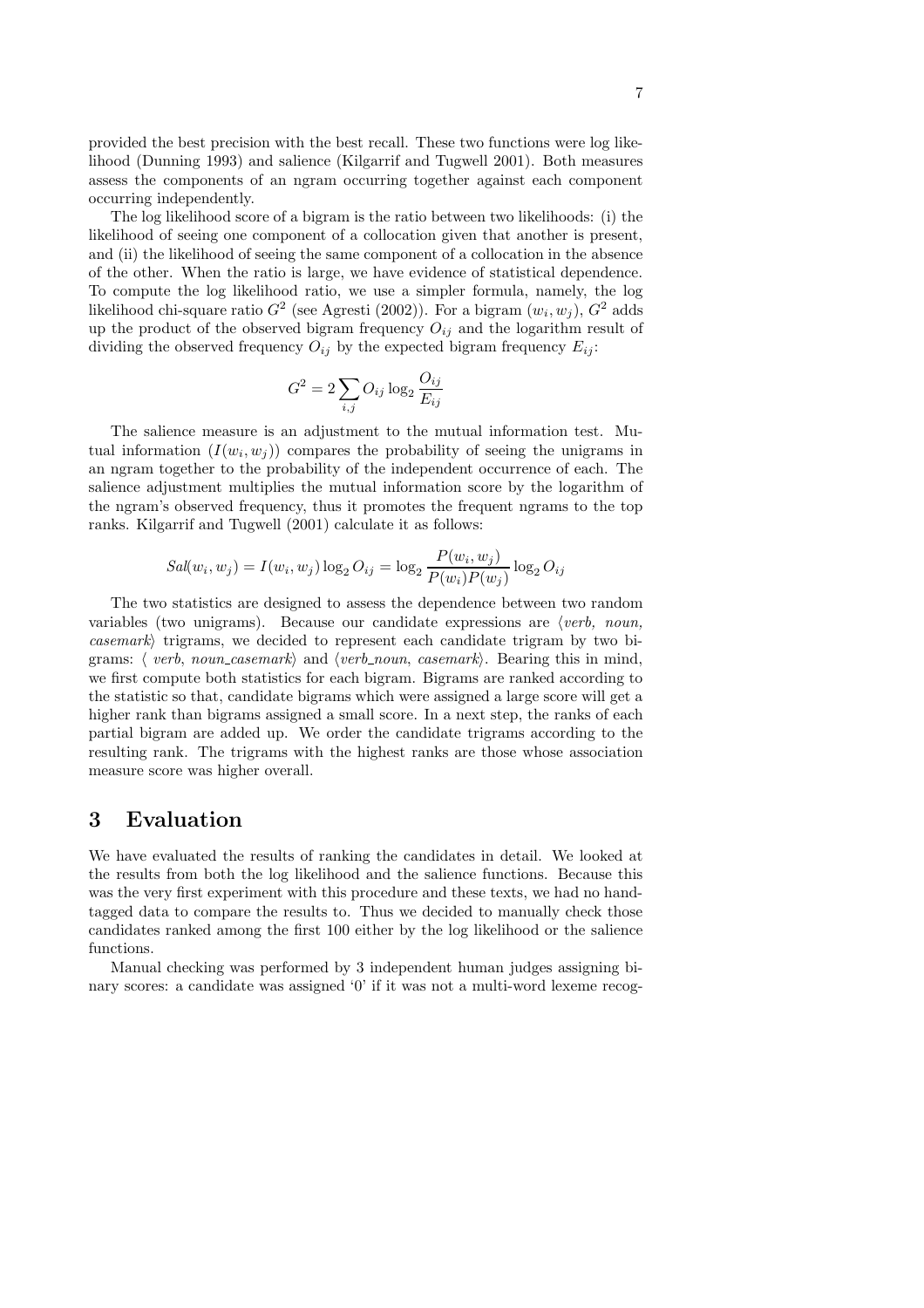| Measure        | Multi-word lexemes | non-compositional | transparent |
|----------------|--------------------|-------------------|-------------|
| Salience       |                    | 25                |             |
| Log likelihood |                    |                   | 58          |
| Raw frequency  | 36                 |                   | 30          |

Table 1: Number of multi-word lexemes among the 100 highest ranked trigrams.

nizable to the judges; '1' if it was either a compositional or a non-compositional expression. In a voting scheme, if a candidate received two '1' votes (score 2), it was accepted as a valid expression. Then the judges determined whether a candidate, having received a score of 2 or 3, is compositional or non-compositional. As a baseline, we used the ranking provided by the raw frequency list, i.e. ordering the candidates in dataset according to the number of occurrences of each candidate in the corpus.

Table 1 shows that both the salience measure and the log likelihood test contain a substantial number of multi-word lexemes in their top 100. Both tests also outperform the baseline. The candidate rankings produced by the log likelihood and salience tests are rather similar, with a *Spearman's correlation coefficient*  $\rho =$ 0.94 calculated over the ranks of expressions. Nevertheless, the salience method seems more reliable as it produces less noise in the 100-best list.

A number of collocations were classified as 'real multi-word lexemes' whose meaning was entirely non-compositional, regardless of the technical domain of the corpus. The majority of the multi-word lexemes can be classified as 'transparent', i.e. semantically compositional, by common sense. However, many compositional combinations form a terminological collocation relating to the technical field of the texts in the corpus, such as the trigram  $\langle \text{kattint} + \text{paramsgomb} + \text{SUB} \rangle$  in example (3).

(3) kattint parancsgomb-ra click button Sublative 'click a button'

Thus, most of these 'transparent' collocations are indeed important from the aspect of translation, since these should be translated consistently.

### 3.1 Error analysis

There were some instances of noise that remained in the dataset. Some errors were ranked surprisingly high, considerably lowering the overall precision of the statistical methods (See Table 2).

Parse errors typically lead to a situation where human reviewers are unable to reconstruct a phrase corresponding to the pattern. These problematic co-occurrences may be caused by three reasons:

1. morphological misclassification or unwanted ambiguity;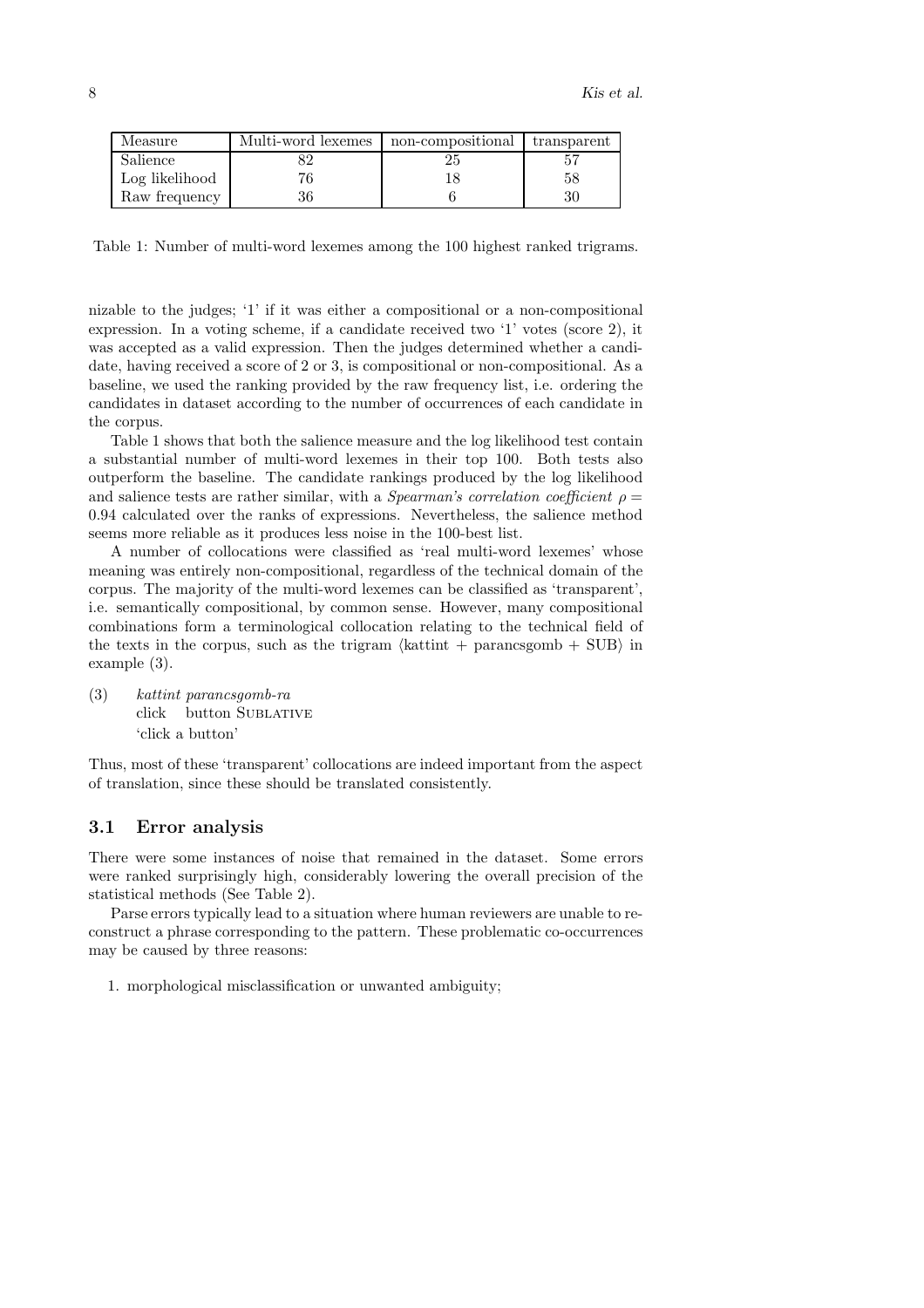| Measure        | Incorrect patterns |
|----------------|--------------------|
| Salience       | 10                 |
| Log likelihood | 15                 |

Table 2: Evaluation of the influence of parse errors on the 100 highest ranked phrases.

- 2. accidental co-occurrence of a verb and an NP where the NP is not a real argument of the verb;
- 3. the unigrams are part of a larger fixed expression.

The second type of error can be eliminated if we use deeper parsing instead of NP chunking and lemmatizing. Thus we could determine if the V and the NP belong to the same VP subtree and list only those co-occurrences where they do.

In the following, we present two further observations that account for errors, and help in improving the tools we used.

### 3.2 Hungarian morphological ambiguity spotted and resolved correctly

Let us consider the Hungarian verbal form *veszik*, having two possible morphological analyses:

- 1. It is the 3rd person plural form of the base verb vesz, meaning 'take'. In this meaning, it frequently co-occurs with the illative form of the noun  $\hat{h}$ gyelem ['attention'], because the multiword lexeme figyelembe vesz (plural: figyelembe veszik) mean 'take something into account'.
- 2. It is also the 3rd person singular form of the base verb veszik ['to be lost']. Obviously, the latter verb cannot be combined with the illative case of  $\hat{h}$ gyelem (the result would be nonsense such as 'to be lost in attention').

However, the form *veszik* within a corpus occurrence of the combination  $f_i$ gyelembe veszik ('they take into account') will be automatically parsed in both ways by the morphological analyzer. Consequently, this token increases the number of  $\langle$ vesz, figyelem, ILL $\rangle$  trigrams found, as well as that of  $\langle$ veszik, figyelem, ILL $\rangle$ . Obviously, cases of the singular form *figyelembe vesz* count only as the first one.

Table 3 shows the ranks of these two collocations, both by the log-likelihood and the salience measures. The table shows another frequent collocation ( $iq \acute{e}nybe$  vesz) of the same base verb vesz with the illative of the noun  $iq \ell n y$  ['claim, demand'] with a non-compositional meaning 'make use of something'. This collocation, quite naturally, displays the same ambiguity inherent in the verb form.

Note that the salience function ranked both incorrect interpretations rather highly—while ranking the correct ones even higher. This can be attributed to the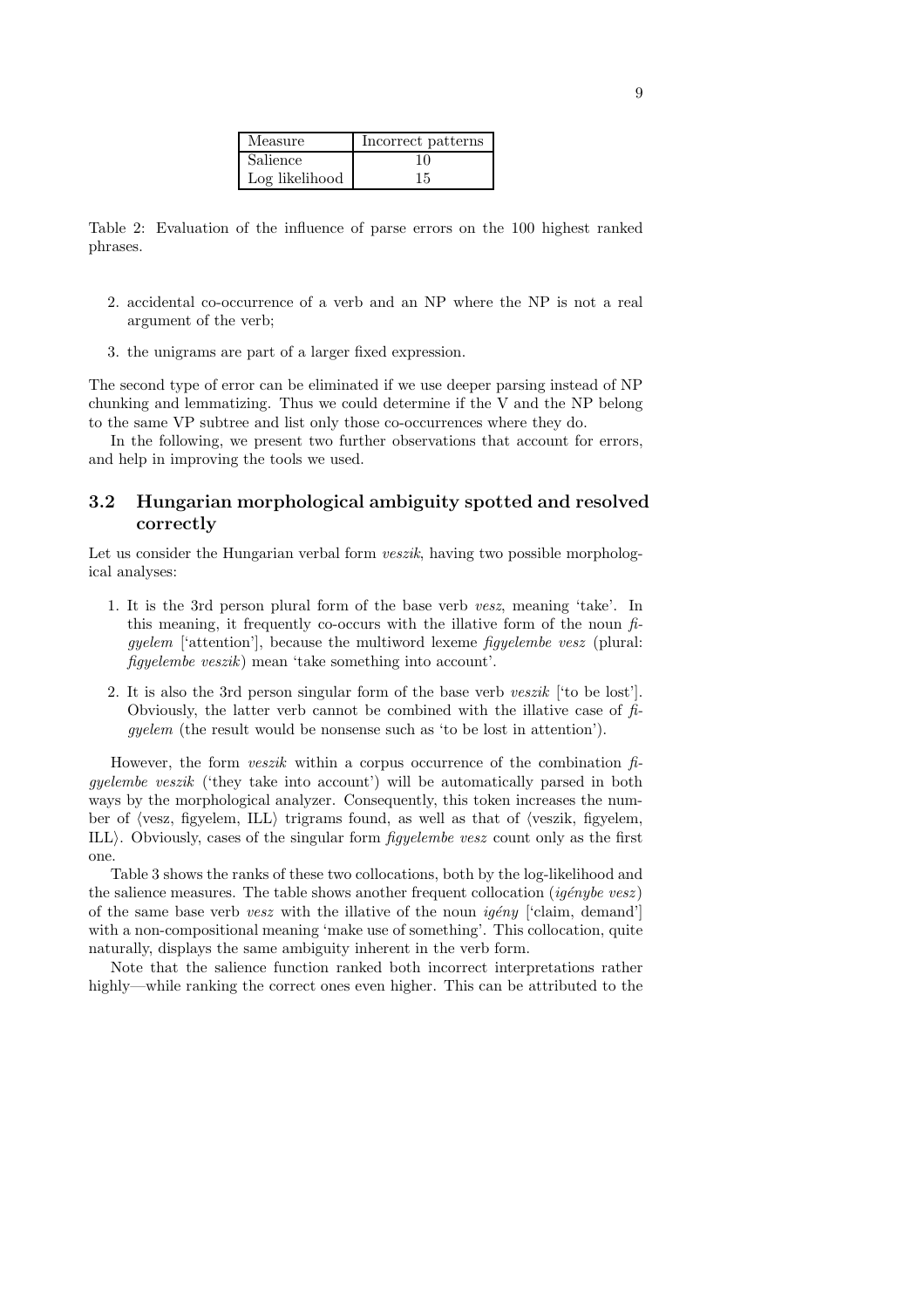| Collocation                                                      |    | Rank by salience   Rank by log-likelihood |
|------------------------------------------------------------------|----|-------------------------------------------|
| $\langle$ vesz + figyelem + ILL $\rangle$                        |    |                                           |
| * $\langle \text{veszik} + \text{figyelem} + \text{ILL} \rangle$ | 24 | 70                                        |
| $\langle \text{vesz} + \text{igény} + \text{ILL} \rangle$        |    | 31                                        |
| * $\langle \text{veszik} + \text{igény} + \text{ILL} \rangle$    | 40 | >100                                      |

Table 3: Morphological ambiguity represented in the Hungarian collocation tests

fact that (a) the salience measure is adjusted using the frequency of the collocation, and (b) these collocations (using the 3rd plural form, which displays the ambiguity in question) occur fairly often in the technical corpus we have been investigating.

However, when looking at the measures together, we can see that the correct interpretation was ranked considerably higher.

Using this information, we can recognize different analyzes of ambiguous words, where the collocations of different interpretations are ranked differently. Here the more highly ranked interpretation is very likely to be part of a multi-word lexeme, and it is possible that ambiguous words can be very efficiently disambiguated when they occur in these collocations.<sup>5</sup> (This observation, however, requires further investigation.)

### 3.3 Casemarked NP's as verbal affixes

Similarly to Dutch and German, Hungarian has verbal affixes that form one word with the verb only when the affix immediately precedes the verb. As the following examples including the verb *bemegy* ('go in, enter') show, different syntactic factors (the presence of an auxiliary, focus, negation,...) may alter the position of the verbal affix. (The hyphens in (4) were inserted for clarity, and do not appear in written texts.)

- (4) a. A The child gyermek be-megy a házba. in-go the house-ILLATIVE 'The child enters the house.'
	- b. *A* gyermek nem megy be a házba. The child not go in the house-ILLATIVE 'The child does not enter the house.'
	- c. A The child gyermek be fog in FUTURE go-INF the house-ILLATIVE menni a házba. 'The child will enter the house.'

Furthermore, some nouns, including their case ending, are on the way to becoming similar verbal affixes. Their syntactic behaviour is similar, and orthographic tradi-

<sup>&</sup>lt;sup>5</sup>Note that we needed non-disambiguated corpus annotation to make this observation.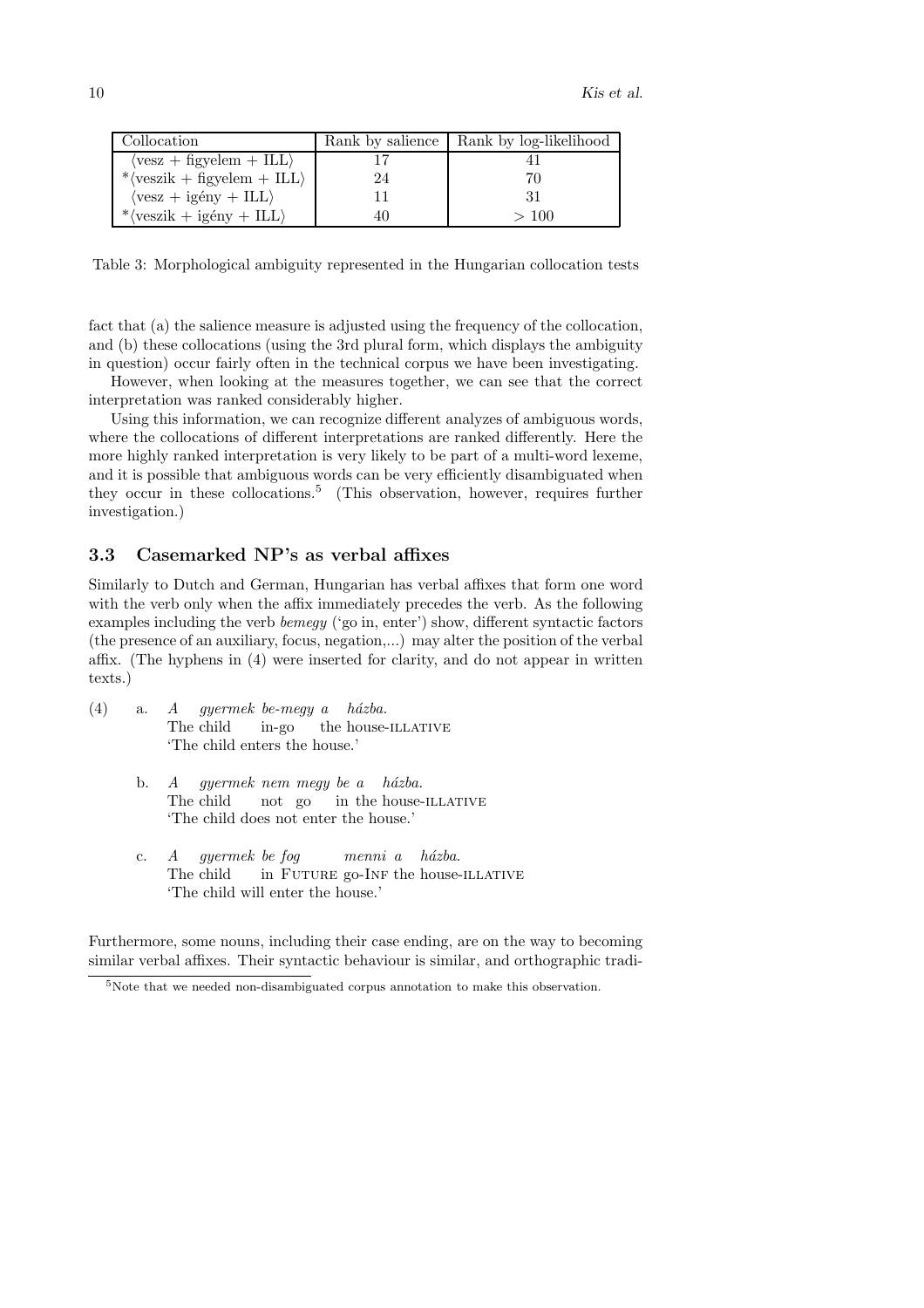| Collocation                                             |                           |                  | Salience   Log-likelihood |
|---------------------------------------------------------|---------------------------|------------------|---------------------------|
| $\langle$ hoz + lét + SUB $\rangle$                     | létrehoz                  | create'          |                           |
| $\langle \text{vesz} + \text{ész} + \text{SUB} \rangle$ | <i>észrevesz</i> 'notice' |                  |                           |
| $\langle$ jön + lét + SUB $\rangle$                     | létrejön                  | come into being' |                           |

Table 4: Affixed verbs written as separate words in special cases only

tion writes some of them joint to the verb whenever they immediately preceed it. For instance, the noun *lét* ('being, existence') in the sublative case (*létre*) and the verb jön ('to come') have created the complex verb *létrejön* ('come into being, be established'):

- (5) a. A The institution being-Sublative-come szervezet létre-jön 'The institution gets established.'
	- b. A The institution not come being-SUBLATIVE szervezet nem jön létre 'The institution does not get established.'
	- c. A The institution being-SUBLATIVE FUTURE come-INF szervezet létre fog jönni 'The institution will get established.'

When the latter structures occur as separate words, they are understood together very strongly as a collocation. These are obviously the strongest candidates for multi-word lexemes (see Table 4); however, they are already included in almost all Hungarian dictionaries as single verbs.

When written separately, the dataset extraction process spotted these occurrences as  $\langle verb+noun+casemark \rangle$  collocations, and the statistics ranked these instances very high. The ranks on the table might be misleading: it is more convincing if we point out that these collocations are in fact the first occurrences of each verb in the ranked dataset, according to both measures.

Whenever the noun behaving as a verbal affix was spelled in one word with the verb, then the dataset extraction process saw it as a (complex) verb to which an additional NP head was added to form the  $\langle verb + noun + casemark \rangle$  trigram. Unlike the case when the verbal affix was seen as an argument of the verb, these latter trigrams are indeed far from being multi-word lexemes. In order to assess the statistical techniques, we have, therefore, compared the rank of the trigram  $\langle$ hoz + lét + SUB $\rangle$  ('bring into being') to the rank of trigrams like  $\langle$ létrehoz +  $fájl + ACC$  ('create a file'). The difference in ranking is highly significant: the latter type, even when possibly forming a terminological collocation, do not appear within the 250 highest ranked candidates.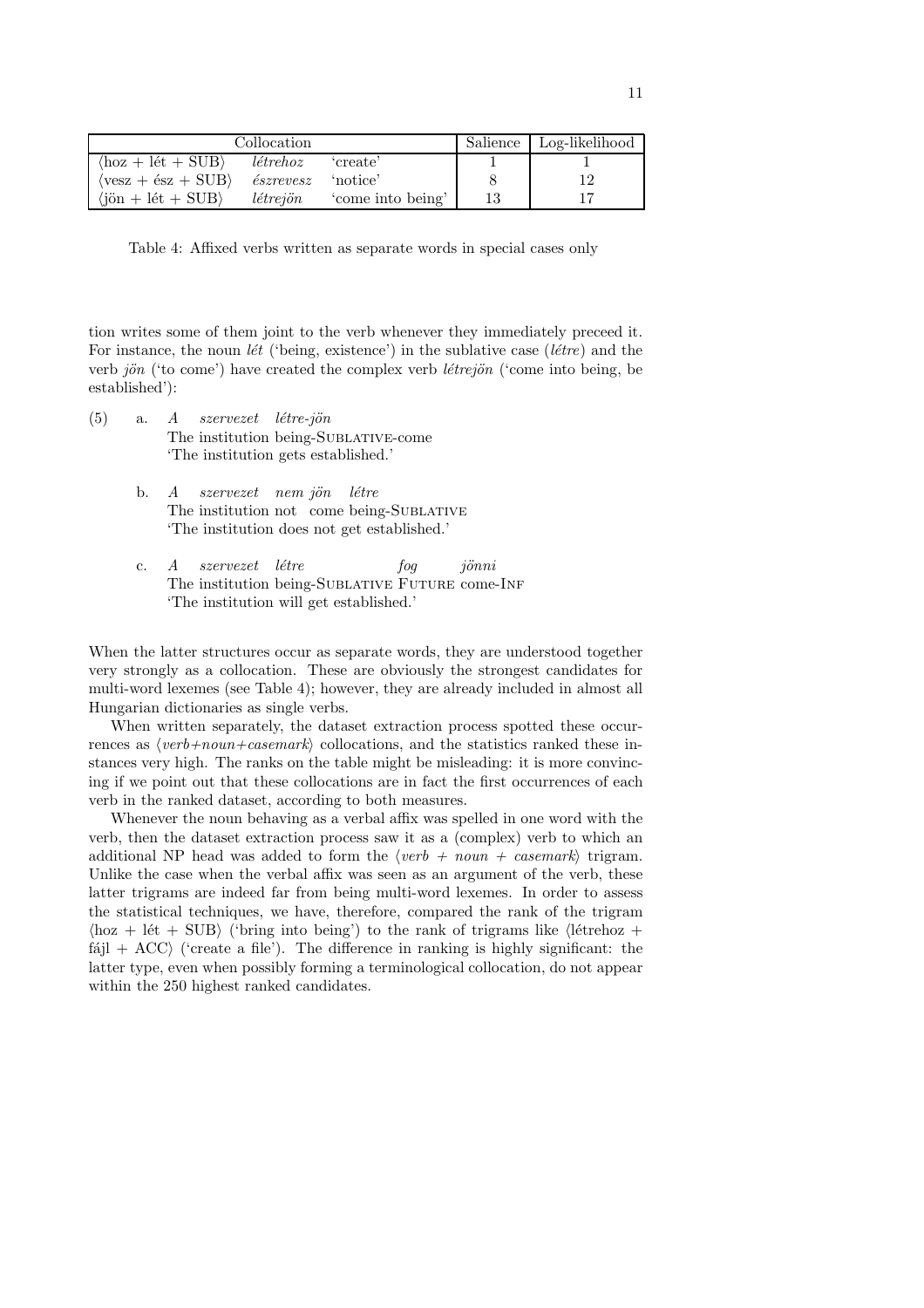### 4 Suggestions for improvement

### 4.1 Improving the statistical methods

In order to improve the precision and reliability of the statistical extraction process, three issues need to be addressed:

- 1. The accuracy of the morphological analysis of the corpus text should be increased either by means of introducing a (weakly) disambiguating POS tagger, or through improving the Hungarian morphological analyzer in general.
- 2. Larger corpora and corpora on other domains should be used instead of, or in addition to the current technical corpus. The acquisition of larger corpora, compilation of a new corpus and enrichment of the technical corpus are in progress.
- 3. The Hungarian parser should be used more efficiently. The present extraction scheme uses the verbal (VX) and NP nodes independently; all it checks for is their co-occurrence within a specified window. We expect to improve this by ensuring that the co-occurring nodes, i.e. the components of the collocation, are in fact children of the same VP node. We suppose that some of the 'false argument' errors can be eliminated this way.

It is also possible to improve dataset extraction through detailed corrections. This includes the proper treatment of verbal affixes, which are at present discarded by the parser at a lower level. Furthermore, nominal postpositions—rare in Hungarian, and therefore presently ignored—could be processed as further case categories.

Other types of collocations should also be investigated. For example, a  $\langle V + \rangle$ casemark) dataset could be derived from the  $\langle verb + noun + casemark \rangle$  collocations. This would provide important information on Hungarian verbal argument structures. However, this can produce sensible results if and only if the relatively free Hungarian argument structure is taken into account. Thus the verb and any of its arguments can form a candidate, regardless of their relative position as long as the surface order is concerned.

### 4.2 Introducing further methods

Statistical measures calculated from monolingual corpora are only one technique for identifying multiword lexemes. The extraction of multiword lexemes could potentially be implemented as a blend of different methods, of which statistical investigation is only one, though not unimportant.

As mentioned in Section 2.1, statistical methods are able to detect fixed expressions, without regard to the eventual semantic non-compositionality—which may indeed need to be detected in some cases, where multi-word expressions may not differ in combinatorial frequency.

There are fields of collocation research where both rule-based and statistical methods are applied. Real strength lies in the combination of the two. As we have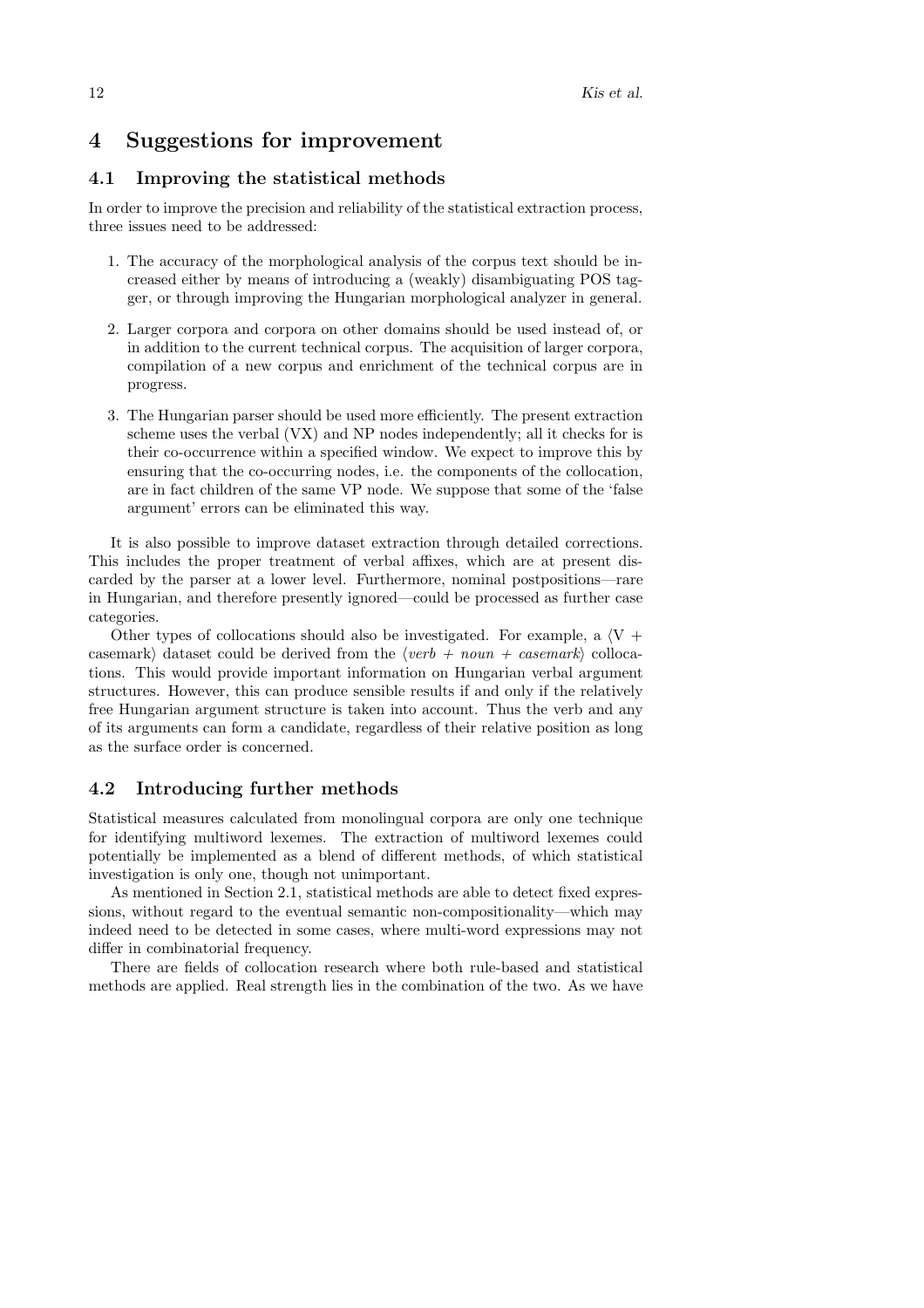access to many bilingual dictionaries and are working to develop various translation (support) tools, it is an obvious step to investigate collocations through their translations. If a collocation has a non-compositional translation in another language, chances are that its meaning is not compositional either.

Our most ambitious—non-statistical—idea of approaching multi-word lexemes is a contrastive method that aims at examining collocations through their translations in another language. This approach is still being worked on. However, the basic idea is a very practical one: it proposes using a blend of several methods, including corpus-based statistical investigation, dictionary-based lexicon enrichment and contrastive tests based on phrase-level alignment. We would require a parallel corpus aligned at the sentence level, and a high-quality bilingual dictionary. If there is a given type of collocation in the text of one language (the one under investigation), such as an NP or a  $\langle V + NP + \text{casemark} \rangle$  pattern, and there is at least one word in it whose obvious (dictionary-based) translations cannot be found in the alignment pair, it will be a good candidate for further testing.

### 4.3 Relation to similar fields

There are research fields similar to the generalized research on multiword lexemes that deserve attention. One such field is computational terminology (Castellv´ı, Bagot and Palatresi (2001), Jacquemin (2001)), which employs more or less the same methods, namely,

- 1. statistical collocation testing,
- 2. collocation extraction by means of parsing,
- 3. dynamic methods that start from a reference glossary and use either statistical or heuristic methods to enrich it.

Another closely related field is named entity recognition, whose methods have good and simple examples of learning extraction rules. The Hungarian parser in fact employs a robust (still heuristic) named entity recognizer implemented as a subset of its grammar.

# 5 Conclusion

We have investigated Hungarian multi-word lexemes. We applied a reliable statistical scheme (used earlier by Villada (ms.) and Villada Moirón  $(2004a)$ ) to a new and typologically different language.

The evaluation of the initial experiments shows that the same statistical methods can be applied to Hungarian corpora, however, some collocation types (such as verbal arguments) require special extraction methods.

This project attempts to improve on existing methods not by inventing entirely new extraction schemes; the emphasis is rather put on constructing an efficient blend of existing—heuristic, statistical or dictionary-based—methods. These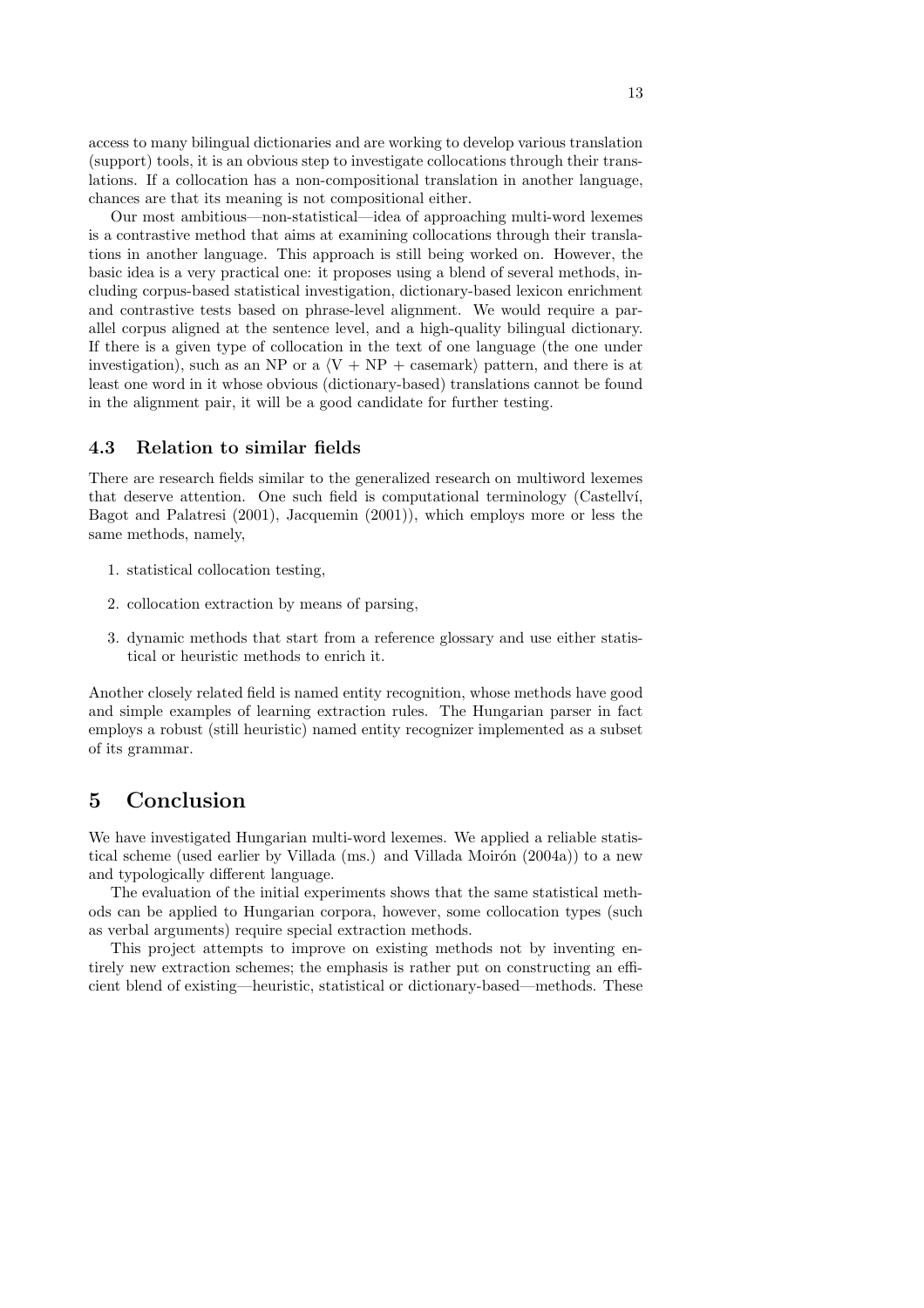methods can be used as cascaded modules, or in a parallel manner, 'voting' on each candidate.

The ongoing work is directed towards improving the dataset extraction procedures for the statistical methods, and, at the same time, developing a dictionarybased methods for testing candidates through their translations.

# Acknowledgements

This work has been carried out in parallel with similar work on Dutch corpora by a joint Dutch-Hungarian research group supported by NWO-OTKA under grant number 048.011.040.

# References

Agresti, A.(2002), Categorical Data Analysis, John Wiley and Sons, New York.

- Castellví, M. T. C., Bagot, R. E. and Palatresi, J. (2001), Automatic term detection: A review of current systems, in D. Bourigault, C. Jacquemin and M.-C. L'Homme (eds), Recent Advances in Computational Terminology, John Benjamins, Amsterdam–Philadelphia, pp. 53–88.
- Dunning, T.(1993), Accurate methods for the statistics of surprise and coincidence, Computational linguistics  $19(1)$ , 61-74.
- Jacquemin, C.(2001), Spotting and Discovering Terms through Natural Language Processing, MIT Press, Cambridge (Mass.).
- Kermes, H. and Heid, U.(2003), Using chunked corpora for the acquisition of collocations and idiomatic expressions, Papers in Computational Lexicography: Proceedings of COMPLEX 2003, Research Institute for Linguistics, Hungarian Academy of Sciences, Budapest, pp. 37–46.
- Kilgarrif, A. and Tugwell, D.(2001), Word sketch: extraction and display of significant collocations for lexicography, Proceedings of the 39th ACL and 10th EACL- workshop 'Collocation: computational extraction, analysis and explotation', Toulouse, pp. 32–38.
- Kis, A. and Kis, B.(2003), A prescriptive corpus-based technical dictionary. development of a multi-purpose technical dictionary, Papers in Computational Lexicography: Proceedings of COMPLEX 2003, Research Institute for Linguistics, Hungarian Academy of Sciences, Budapest, pp. 47–56.
- Kis, B., Villada, B., Bouma, G., Bíró, T., Nerbonne, J., Ugray, G. and Pohl, G.(2004), A new approach to the corpus-based statistical investigation of hungarian multi-word lexemes, *Proceedings of 4th International Conference on* Language Resources and Evaluation (LREC) 2004, Lisbon, Portugal, pp. 1677- 80.